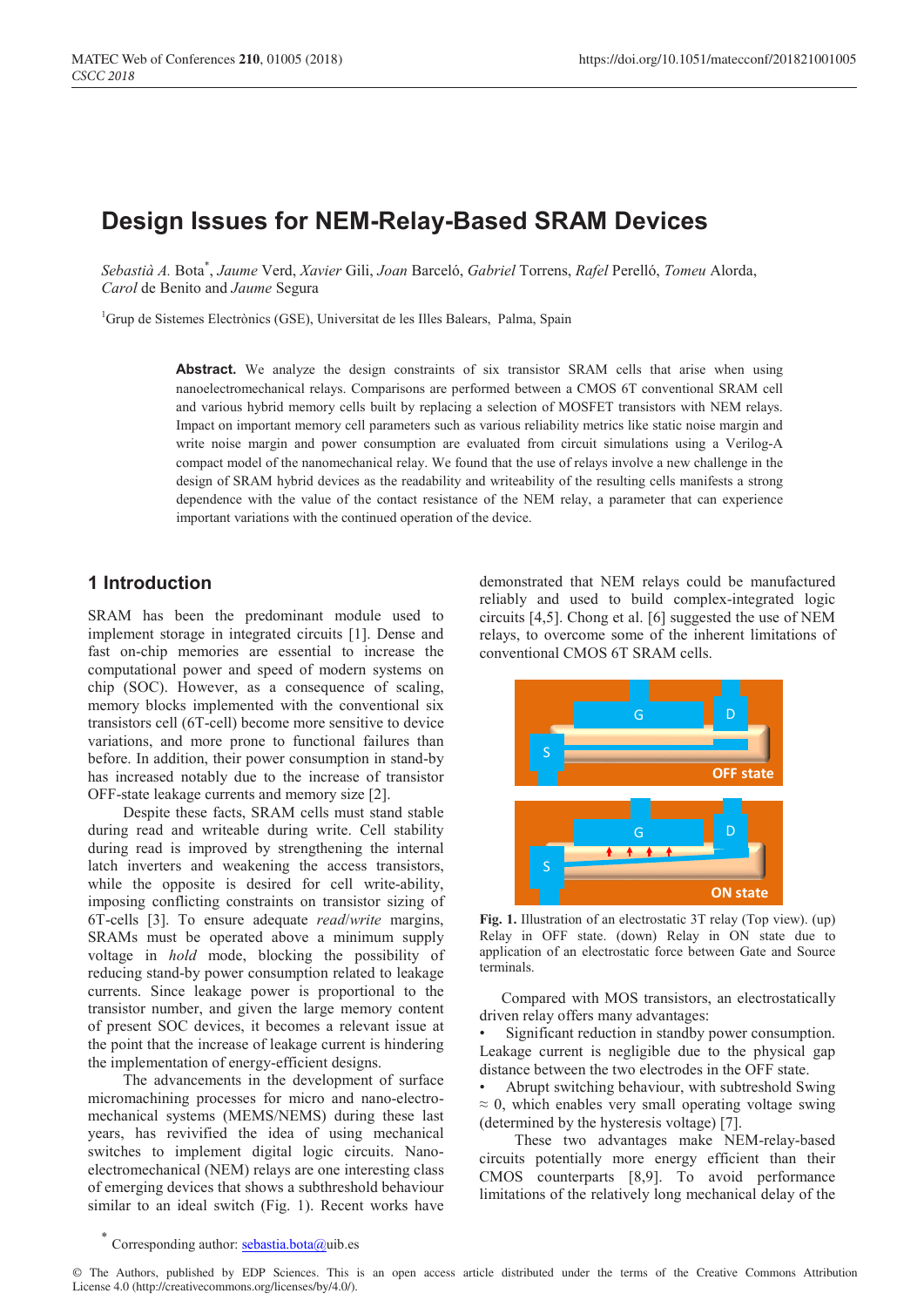NEM relays, co-integration of NEM relays and CMOS transistors is the most promising solution to achieve a good balance of energy efficiency and information processing throughput. In this paper we will explore the new circuit constraints related to their use in the design of hybrid SRAM memories.

# **2 MOSFET vs relay**

Relays use the mechanical motion of a movable electrode (beam or membrane) to make/break physical contact between two electrically conductive nodes to switch current *ON/OFF*. Nano-electromechanical relays are essentially three or four terminal mechanical switches that are electrostatically actuated.

Devices with a minimum of three terminals (one control and two outputs) are required for a logic relay. Fig. 1 shows a three terminal electrostatically actuated NEM relay (3T-NEMR), which consists of: a gate (G), a source (S), and a drain (D). The 3T-NEMR operate similarly to field effect transistors: when the electrostatic force is strong enough to overcome the spring–mass– damper mechanical system, the suspended cantilever connects source and drain and turns the switch *ON*. At this point a current at contact will flow between the two nodes, whose value will be determined by the contact resistance  $(R_C)$ . When the switch is *OFF*, the source is mechanically disconnected from the drain and hence the leakage through the device is zero (in fact at nanometer scale this current is limited to vacuum tunnelling and Brownian motion displacement currents, that appear in the physical gap that separates the mobile structure and the electrode) [10].



**Fig. 2.** MOSFET  $I_{DS}$ - $V_{DS}$  and  $I_{DS}$ - $V_{GS}$ .



**Fig. 3.**  $I_{DS}$ - $V_{DS}$  and  $I_{DS}$ - $V_{GS}$  characteristic of the 3T-NEMR.

As in MOSFETS, the current flow between the source and the drain is controlled by the gate bias voltage. However, there are important differences: (i) they have zero off-state leakage. (ii) They have a sharp on/off transition. (iii) The turn-on voltage is larger than the turn-off voltage (hysteresis). (iv) the  $I_{DS}$  current does

not depend on *VGS*. Figs 2 and 3 compare the *I-V*  characteristics of MOSFET and 3T-NEMR devices.

The mechanical delay,  $\tau_{\text{mech}}$ , is the time it takes for the beam to move from the non-deflected state to the state of contact with the drain electrode, it must be low enough to ensure that it does not become the timelimiting factor in circuit operation [6].

Adding a fourth "body" electrode will allow decoupling control and signal to implement true pass gates. An example of a 4-Terminal electrostatic switch with insulated channel attached to the movable electrode [11] is shown in Fig. 4. The fabrication of this device is more challenging [12], and less trivial to implement with standard CMOS technology.



**Fig. 4**. Illustration of an electrostatic 4T relay based on a suspended membrane (Cross section). (up) *OFF* state. (down) *ON* state (produced by the application of an electrostatic force).

# **3 3T-NEMR design**

Fig. 5 shows a top view of the 3T relay, consisting of a thin cantilever implemented with one of the metal levels available in standard CMOS technologies. The gate is electrostatically actuated whenever there is a voltage higher than a pull-in threshold voltage,  $V_{pi}$ , between the gate and source. When the NEMR is in its *ON*-state and voltage  $V_{GS}$  is lowered, the electrostatic force reduces and eventually will open the relay once it crosses a pullout threshold voltage  $V_{po}$ . Usually the pull-out voltage is lower than the pull-in voltage due to the reduction of the gap distance and the possible presence of adhesion forces [13].



**Fig. 5**. 3T-NEMR top view (geometrical parameter definition)

#### **3.1 Geometrical parameters**

The geometrical parameters of the cantilever are usually determined by the designer with the aim to operate with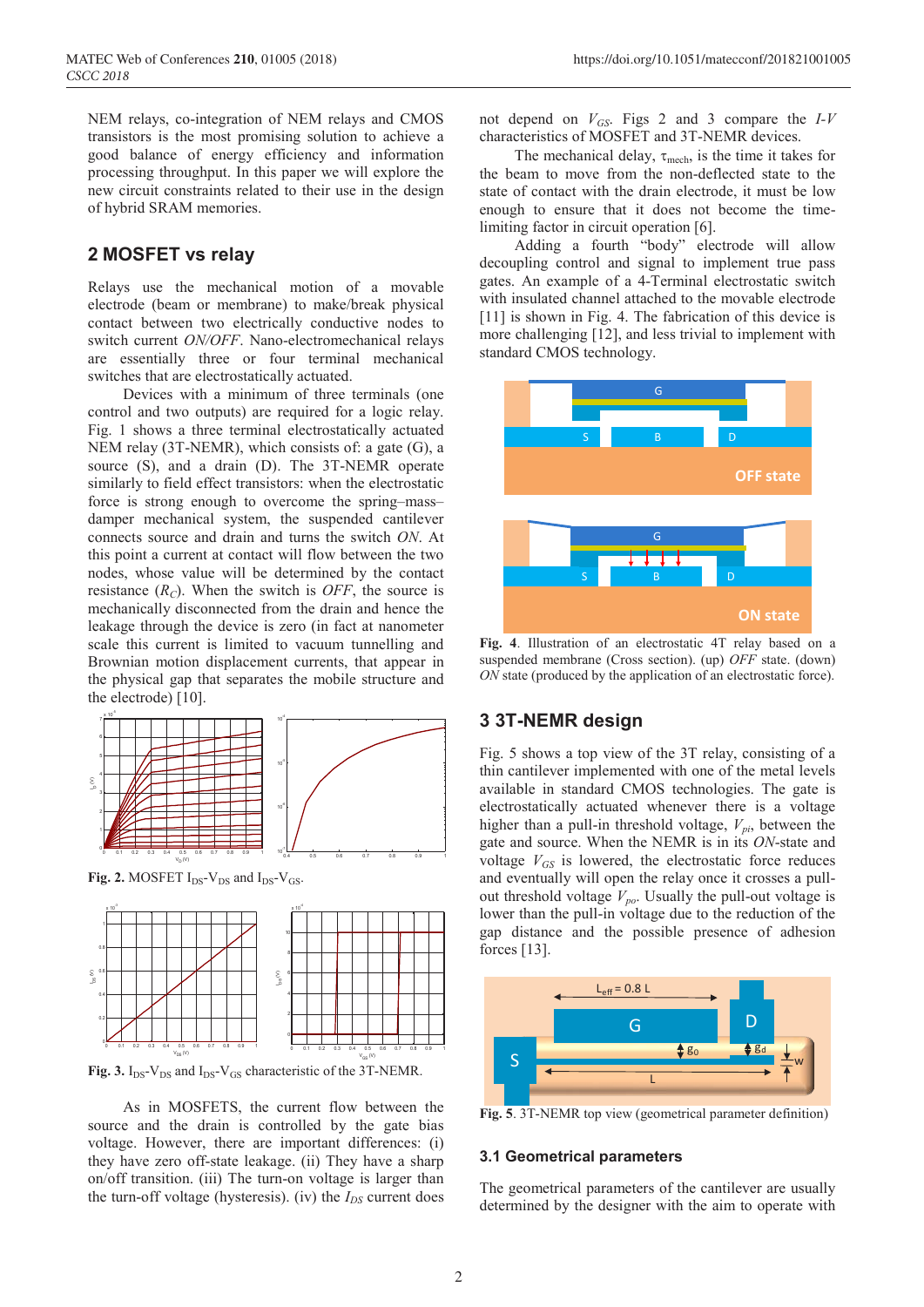the nominal voltage of a given CMOS technology. The voltage required to turn *ON* the relay is given by [14]:

$$
V_{pi} = \sqrt{\frac{8 \, k \, g_0^3}{27 \, \varepsilon_0 \, A_{ov}}} \tag{1}
$$

 $\varepsilon_0$  is the permittivity of free space,  $A_{ov}$  is the area of overlap between gate and source electrodes  $(A_{ov} = t \times L_{eff}$ , *t* is the cantilever thickness and  $L_{\text{eff}}$  the effective length), *goff* is the gap between electrodes when switch is *OFF* and *k* the effective spring constant (stiffness) given by:

$$
k = 16 \frac{E \, t \, w^3}{L^3} \tag{2}
$$

where *E* is the cantilever Young modulus. Taking into account that *E* and *t* are set by the technology, *w* and  $g_{\text{off}}$ are limited by DRC rules (note from Eq. (1) and (2), that these parameters must be as low as possible to minimize  $V_{pi}$ ), it follows that cantilever length is the only available design parameter to set the pull-in voltage.

#### **3.2 Contact Resistance**

The quality of the electrical contact between source and drain is determined by their contact resistance *Rc*. The notion of contact resistance is not as trivial as it may first appear. It involves the physics of contact mechanics with electrical conduction. Due to roughness of the contacting surfaces, only some small parts within the apparent contact area are in physical contact when the relay is in the *ON* state. In addition, some of those contact points might not be conductive. In a NEM relay, the contact resistance, *Rc*, can be determined using the Sharvin model  $[15]$ ,

$$
R_c = 4\rho l/3\pi r^2\tag{3}
$$

Where  $\rho$  is the electrical resistivity,  $\ell$  represents the electron mean free path, and *r* the radius of the contacting asperity. In practice, values of contact resistances of several  $k\Omega$  are allowed since the digital circuit operating speed is limited by the mechanical switching delay of the relay rather than the electrical delay related to RC product [16].



**Fig. 6**. Electrical model of the 3T-NEMR.

#### **3.3 Verilog-A model**

To perform electrical analysis of circuits containing mechanical switches, we developed a Verilog-A model for the 3T-NEMR based on [6] (Fig. 6). The model describes the following behavior:

• Current between source and drain is zero when the relay is in its *OFF*-state.

- The relay turns from *OFF* to *ON* with a delay  $\tau_{\text{mech}}$ when  $V_{GS}$  rises over the pull-in voltage  $V_{Pi}$ .
- The relay switch to *OFF* when the device is in its *ON* state and  $V_{GS}$  decreases below  $V_{po}$ . Due to the difference in distance that must be traveled to break the contact between drain and source, the delay needed to switch from *ON* to *OFF* is considerably lower than  $\tau_{mech}$  [7].

The model is based in the following electrical parameters:

- The contact resistance,  $R_c$ , as commented, is the resistance between source and drain when the device is in its *ON*-state. It must be measured experimentally.
- *CGS,OFF*, the capacitance between source and gate in *OFF* mode. It is computed by:

$$
C_{GS, off} = \varepsilon_0 \times t \times L_{eff} / g_{off}
$$
 (4)

 $C_{GS,ON}$ , the capacitance between source and gate in *ON*. *gon* corresponds to the new average gap distance as a consequence of the beam movement.

$$
C_{GS, on} = \varepsilon_0 \times t \times L_{eff}/g_{on}
$$
 (5)

The mechanical delay,  $\tau_{\text{mech}}$ , given by [17]

$$
\tau_{mech} = 3.67 \sqrt{\frac{M}{k}}
$$
 (6)

Where *M* is the cantilever effective mass

$$
M = 0.2427 \rho_m w L t \tag{7}
$$

being  $\rho_m$ , the metal density.

- The pull-in voltage,  $V_{pi}$ , given by Eq. (1).
- The pull-out voltage,  $V_{po}$ , obtained as:

$$
V_{po} = \sqrt{\frac{2k(g_{off} - g_{on})g_{on}^2}{\varepsilon t L_{eff}}}
$$
(8)

# **4 NEMS based SRAM**

Fig. 7 represents the basic schematic of the conventional six transistors SRAM cell. In CMOS technology, pulldown devices  $PD_1$ ,  $PD_2$  and pass transistors  $PT_1$  and  $PT_2$ are nMOS transistors while pull-up devices  $PU_1$  and  $PU_2$ are pMOS transistors.

Due to the switching behavior of NEM relays shown in Fig. 3, conventional MOSFET transistors can be substituted by NEM switches. nMOS pull-down devices can be replaced by 3T-NEMR with their source terminal connected to *gnd*. pMOS pull-up devices can be replaced by a similar 3T-NEMR with their source connected to  $V_{DD}$ . A more challenging 4-terminal relay like the one presented in [11] is needed to replace the access gate. According to this, we have analyzed the configurations reported in Table 1. In order to assure a similar behavior from 1-to-0 and 0-to-1 transitions, only symmetrical configurations have been considered.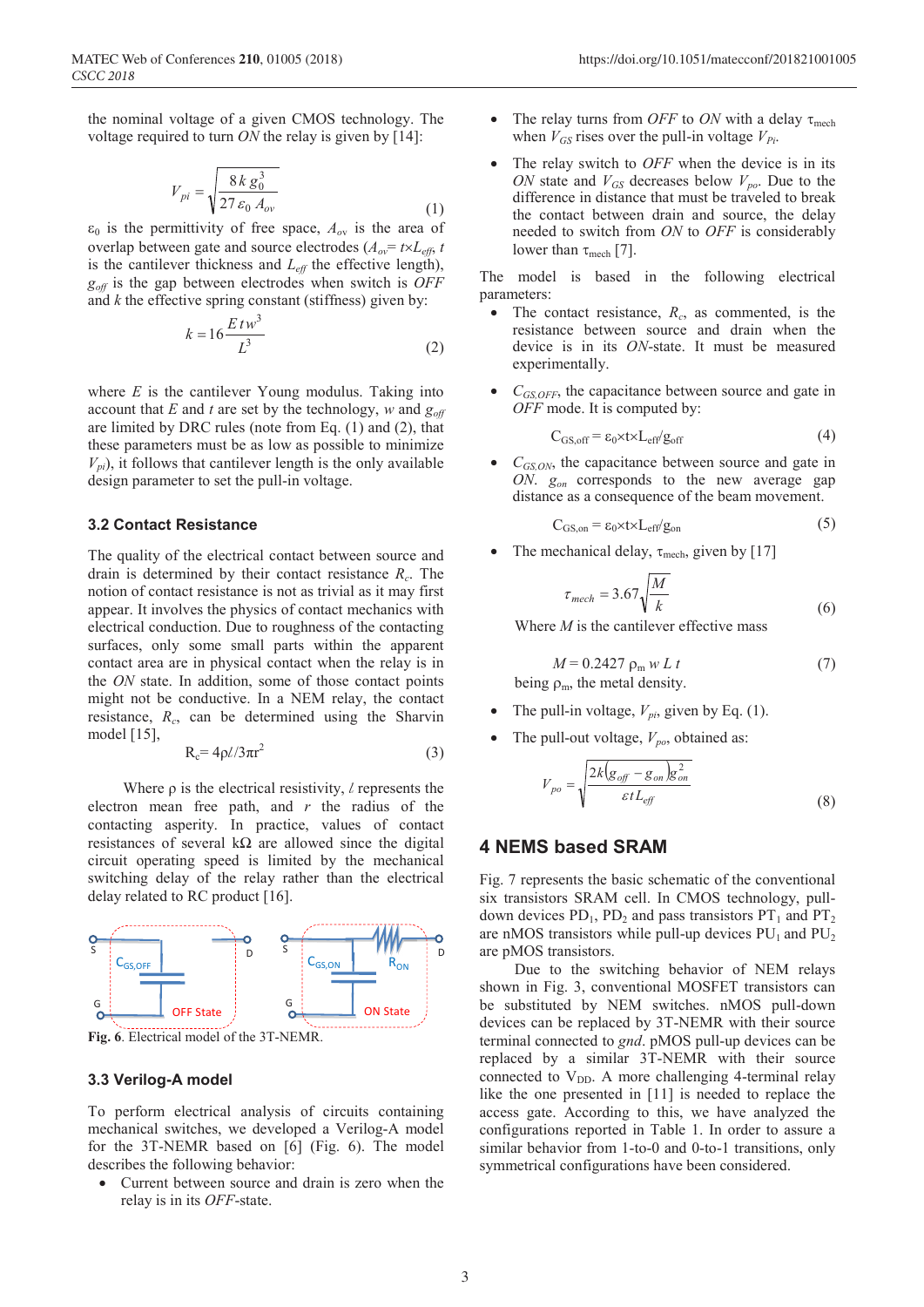To face the design of these cells, we must bear in mind the two imperative functional constraints related to SRAM design in any advanced technology:

- i. The cell must be able to retain data during *hold* and *read*.
- ii. The cell must be able to change its content from 0 to 1 or from 1 to 0 during *write*.



**TABLE 1**. SRAM configurations

|     | $\overline{\phantom{0}}$ |                             |             |             |                 |                 |  |  |
|-----|--------------------------|-----------------------------|-------------|-------------|-----------------|-----------------|--|--|
|     | P <sub>D</sub> 1         | P <sub>D</sub> <sub>2</sub> | PU1         | PU2         | PT <sub>1</sub> | PT <sub>2</sub> |  |  |
| 6T  | nMOS                     | nMOS                        | pMOS        | pMOS        | nMOS            | nMOS            |  |  |
| 6N  | 3T                       | 3T                          | 3T          | 3T          | 4T              | 4T              |  |  |
|     | <b>NEMR</b>              | <b>NEMR</b>                 | <b>NEMR</b> | <b>NEMR</b> | <b>NEMR</b>     | <b>NEMR</b>     |  |  |
| 4N  | 3T                       | 3T                          | 3T          | 3T          | nMOS            | nMOS            |  |  |
|     | <b>NEMR</b>              | <b>NEMR</b>                 | <b>NEMR</b> | <b>NEMR</b> |                 |                 |  |  |
| 2NU | nMOS                     | nMOS                        | 3T          | 3T          | nMOS            | nMOS            |  |  |
|     |                          |                             | <b>NEMR</b> | <b>NEMR</b> |                 |                 |  |  |
| 2ND | 3T                       | 3T                          | pMOS        | pMOS        | nMOS            | nMOS            |  |  |
|     | <b>NEMR</b>              | <b>NEMR</b>                 |             |             |                 |                 |  |  |

In conventional 6T designs, both constraints are usually achieved by appropriate selection of the drivestrength of each transistor, a feature that is proportional to the transistor width.  $W_n$  denotes the width of transistors  $PD_1$  and  $PD_2$ ,  $W_{acc}$  is the width of the access transistors  $AG_1$  and  $AG_2$ ,  $W_p$  corresponds to the width of  $PU_1$  and  $PU_2$ . In a read operation (usually performed with both bit-lines precharged to '1'), the access transistor disturbs the "0" storage node by pulling it up, assuming the cell in initial state  $(V_{nl}=0, V_{n2}=V_{DD})$ , the voltage at node  $n_l$  increases to a positive value  $V_{READ}$ . If  $V_{READ}$  becomes higher than the trip point  $V_{TRIP}$  of the inverter *INV*<sub>2</sub>, then the cell flips while being read. Typically, to guarantee a non-destructive read with an adequate tolerance level, the cell ratio, defined as  $CR = W_n/W_{acc}$  is usually comprised between 1.5 and 3 [18] (*CR* can also be regarded as a drive-strength ratio). A write failure occurs when a pass transistor is not strong enough to overpower the pull-up pMOS transistor. The requirement to perform a write operation is typically met by setting an adequate pull-up ratio  $(PR = W_p/W_{acc})$  usually lower than 2. According to this, to minimize cell area, the size of the pull-up and pass transistors are typically chosen to be minimal  $W_p = W_{acc} = W_{min}$  *(PR=1)* [18], while  $W_n$  is set to a value close to  $2\times W_{min}$  to guarantee a non-destructive read.

The scenario changes drastically when using NEM relays, as in practice we do not have any design parameters to control the drive-strength of these devices. In fact, it depends on  $R_c$ , which in principle is a

technological parameter. Therefore, a correct analysis of the influence of this parameter in cell behavior will be essential to assure the functional behavior of cells implemented with relays. The different configurations in Table 1 are analyzed in the following subsections.



**Fig. 8**. 6N NEMR SRAM bit-cell.

### **4.1 NEMR based bit-cell (6N)**

*R*

Fig. 8 represents the schematic of the only-NEMR based bit-cell formed by four 3T-NEMR and two 4T-NEMR. *R<sub>3T</sub>* represents the contact resistance of the 3T-NEMR, while  $R_{4T}$  is the contact resistance of the 4T-NEMR devices (access gates). If we set the initial condition as  $V_{nl}=0$ ,  $V_{n2}=V_{DD}$  (the other possible initial condition,  $V_{nl} = V_{DD}$ ,  $V_{n2} = 0$ , would lead to identical results), to assure that the bit-cell logic state is retained during a read access, it must be verified that the increase in voltage  $V_{nl}$  induced by the read access, is not high enough to switch inverter  $PU_2$ -PD<sub>2</sub>, which is equivalent to saying that conditions  $V_{nl} > V_{pi}$  and  $V_{nl} > (V_{DD} - V_{po})$  are not both satisfied. We define  $V_{max,r} = max[V_{pi}(V_{DD}-V_{po})]$ , then it follows that:

$$
R_{c,PD} \le \frac{1}{\frac{V_{DD}}{V_{\text{max},r}} - 1} R_{cx}
$$
\n(9)

On the other hand, we must be able to modify the logic state of the cell by means of a write access. During *write*, the node that is at  $V_{DD}$ , must decrease enough to switch the inverter  $PU_1$ - $PD_1$  (Eq. 9 prevents the node at 0 V from rising enough to start the process), which is equivalent to say that conditions  $V_{nl} < V_{po}$  and  $V_{nl} < (V_{DD} V_{pi}$ ) are not both satisfied. We define  $V_{min,w}$ = $min[V_{po}$  $(V_{DD} - V_{pi})$ , then it follows that:

$$
R_{c,PD} \ge \left(\frac{V_{DD}}{V_{\min,w}} - 1\right) R_{cx}
$$
\n(10)

When all 3T-NEMR devices are similar, it turns out that  $R_{c,PU} = R_{c,PD} = R_c$ . Taking into account that  $V_{min,w} + V_{max,r} = V_{DD}$ , we get to the result that there is only a possible resistance value that satisfy both conditions.

$$
R_c = \frac{1}{\frac{V_{DD}}{V_{\text{max},r}} - 1} R_{cx}
$$
\n(11)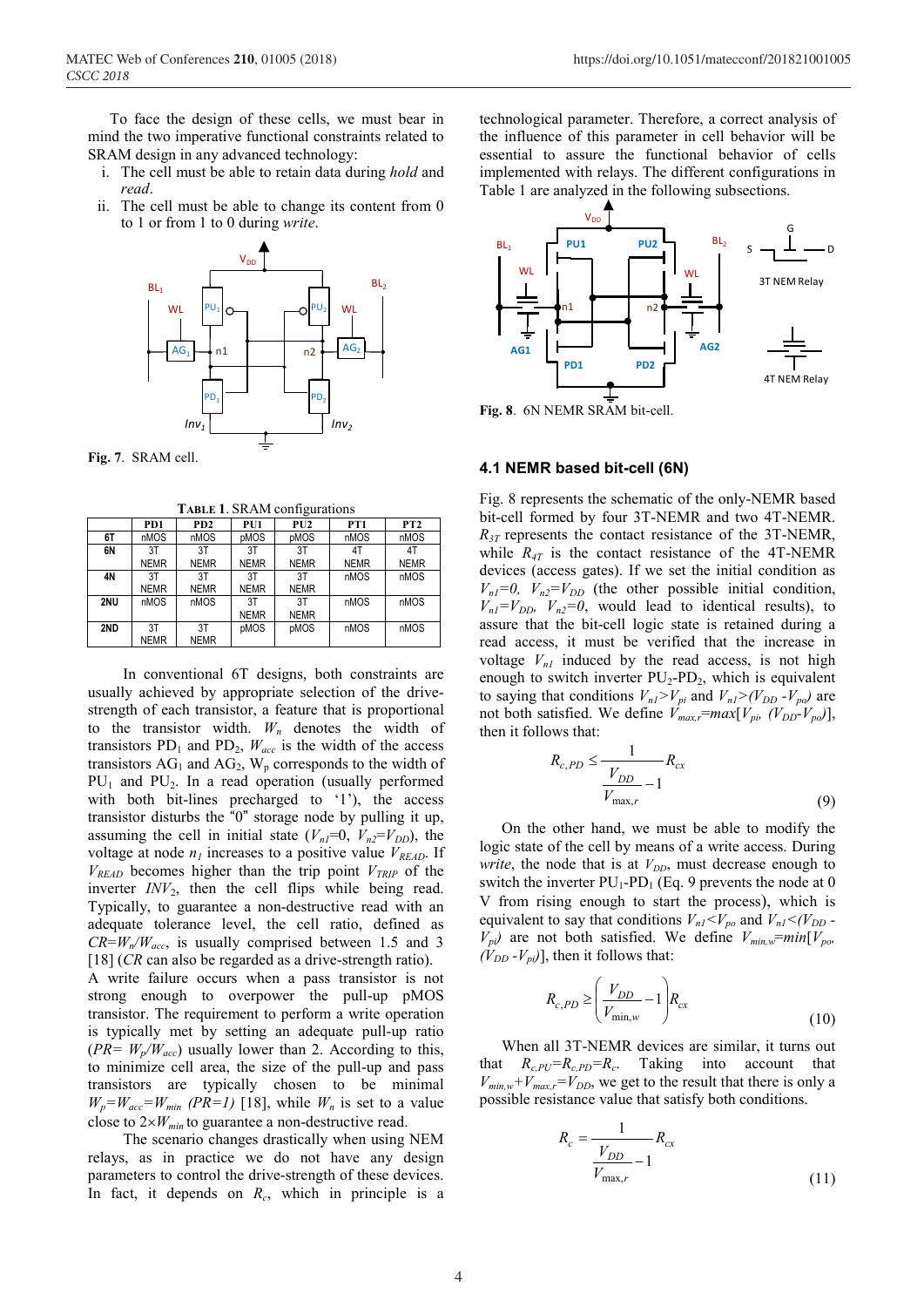It results a bit-cell with serious functional problems. To elude them, two different 3T-NEMR devices with different contact resistance (or different  $V_{po}$ ,  $V_{pi}$  values) would be required.

#### **4.2 4N bit-cell**

In this configuration, only the four transistors forming the internal latch are substituted by 3T-NEMR devices. Again, the condition  $V_{nl} < V_{max,r}$  is required to assure logic state retention during *read*. The  $V_{nl}$  value can be obtained by applying KCL at node  $n_1$  as PU<sub>1</sub> is *OFF*,  $I_{DS,AGI}$ = $I_{PDI}$ . Assuming that transistor  $AG<sub>1</sub>$  is saturated for  $V_{nl}$  values close to  $V_{max,r}$ , it results:

$$
R_{c,PD} \le \frac{2V_{\text{max}}}{\beta_x \left(V_{DD} - V_{\text{max}} - V_{T,x}\right)^2}
$$
(12)

Where  $\beta_x$  and  $V_{Tx}$  are the transconductance and threshold voltage of the  $AG<sub>1</sub>$  transistor (the unified transistor model in fig. 9, proposed in [19] has been used in the analysis). Given the values of the involved parameters, Eq. 12 is fulfilled even for relatively large values of  $R_{c,PD}$  (> 100 KΩ). In fact, the condition is met for any resistance value when  $V_{pi} > (V_{DD} - V_{Tx})$ .

$$
\begin{cases}\nI_D = 0 & V_{GT} \le 0 \\
I_D = k \frac{W}{L} \left( V_{GT} V_{\text{min}} - \frac{V_{\text{min}}^2}{2} \right) \times \left( 1 + \lambda \cdot V_{DS} \right) & V_{GT} \ge 0 \\
V_{GT} = V_{GS} - V_T \\
V_{\text{min}} = \min(V_{GT}, V_{DS}, V_{DSAT}) \\
V_{DSAT} = L \frac{v_{sat}}{\mu}\n\end{cases}
$$

**Fig. 9** Unified transistor model form [19].

Cell writing is possible when the internal node being high (node  $n_2$  according to our initial conditions) is capable to fall below  $V_{min,w}$  when connected to a bit-line at 0 V through the access gate. As PD<sub>2</sub> is *OFF*, the  $V_n$ <sup>2</sup> value can be obtained by applying KCL at node  $n_2$ :  $I_{DS,AG2}$ = $I_{PU2}$ . Assuming that transistor AG<sub>2</sub> is in velocity saturation region for  $V_{n2}$  values close to  $V_{min,w}$ , it results:

$$
R_{c,PU} \ge \frac{V_{DD} - V_{\min}}{\beta_x \left( (V_{DD} - V_{T,x}) V_{Dsat} - \frac{V_{Dsat}^2}{2} \right)}
$$
(13)

Both conditions can be satisfied, however, since they depend on technological parameters, care should be taken when using this topology.

### **4.3 2NU bit-cell**

Only the pMOS pull-up devices are replaced by 3T-NEMR. Read stability depends on the cell-ratio as in the conventional 6T bit-cell, we consider that we will not have problems on this side when maintaining 6T cell ratio. In addition, we will even have some extra margin

since the voltage level needed to switch the NEMR at  $PU<sub>2</sub>$  is even greater than the trip voltage of the CMOS inverter in the 6T bit-cell.

A condition similar to Eq. 12 can be derived to assure cell-writing. It is only necessary to replace *Vmin,w* by  $(V_{DD} - V_{pi})$  as a NEMR is not used to implement the PD device.

$$
R_{c,PU} \ge \frac{V_{pi}}{\beta_x \left( (V_{DD} - V_{T,x}) V_{Dsat} - \frac{V_{Dsat}^2}{2} \right)}
$$
\n(14)

Similar precautions than in the previous case must be taken.

#### **4.4 2ND bit-cell**

Only the nMOS pull-down devices are replaced by 3T-NEMR. The condition to assure logic state retention during a read access is now  $V_{nl} < V_{pi}$ . As PU<sub>1</sub> is *OFF*, voltage  $V_{nl}$  can be obtained by applying KCL at node  $n_l$ :  $I_{DS,AGI}$ =*I<sub>PD1</sub>*. Assuming that transistor  $AG<sub>1</sub>$  is saturated for  $V_{nl}$  values close to  $V_{pi}$ , it holds:

$$
R_{c,PD} \le \frac{2V_{pi}}{\beta_x \left(V_{DD} - V_{pi} - V_{T,x}\right)^2}
$$
\n(15)

As commented before, this condition is satisfied for any contact resistance when  $V_{pi} > V_{DD} - V_{T,x}$ , alternatively it will allow relatively large values on *Rc***.**

Cell-writeability is not a concern in this configuration, as it depends on the strength ratio between the pMOS Pull-Up transistor and the nMOS access-gate as in the 6T bit-cell. Voltage at node  $n_2$  must decrease below  $V_{po}$ , a condition usually meet for pull-up rations close to 1 (except for very low values of  $V_{po}$ ).

### **5 Results and discusion**

The transient behavior of the cells during *read* and *write* has been simulated with Spectre using the Verilog-A model described in section 3, and transistor models of a commercial 65 nm CMOS technology. Table 2 lists the geometrical and electrical parameters of the Verilog-A model, computed with Eqs. (1)-(8).

TABLE 2. NEMR PARAMETERS

| W<br>(nm) | (nm                   |  | L<br>nm                               | $\mathbf{g}_0$<br>(nm) | k<br>(N/m)                                      | М<br>(kg)                |
|-----------|-----------------------|--|---------------------------------------|------------------------|-------------------------------------------------|--------------------------|
| 50        | 200                   |  |                                       | 20                     | 1.7                                             | 6.52e-17                 |
|           |                       |  |                                       |                        |                                                 |                          |
| po<br>V)  | V <sub>Pi</sub><br>V) |  | $\mathbf{C}_{\mathrm{GS,ON}}$<br>(fF) |                        | $\mathbf{C}_{\mathbf{GS},\mathbf{OFF}}$<br>(fF) | $\tau_{\rm mech}$<br>(ns |
| 0.69      | 0.98                  |  | 0.21                                  |                        | 0.64                                            | 22                       |

As expected from the previous analysis, we have observed that the 4N bit-cell does not show any problem during *read* for contact resistances in the range of values comprised between 1KΩ and 1MΩ, although it becomes non-writeable for  $R_c$  values lower than 5.8 K $\Omega$  (Fig. 10), this behavior is in concordance with Eq. 13. According to Eq. 13, to change the state of the bit-cell during *write*,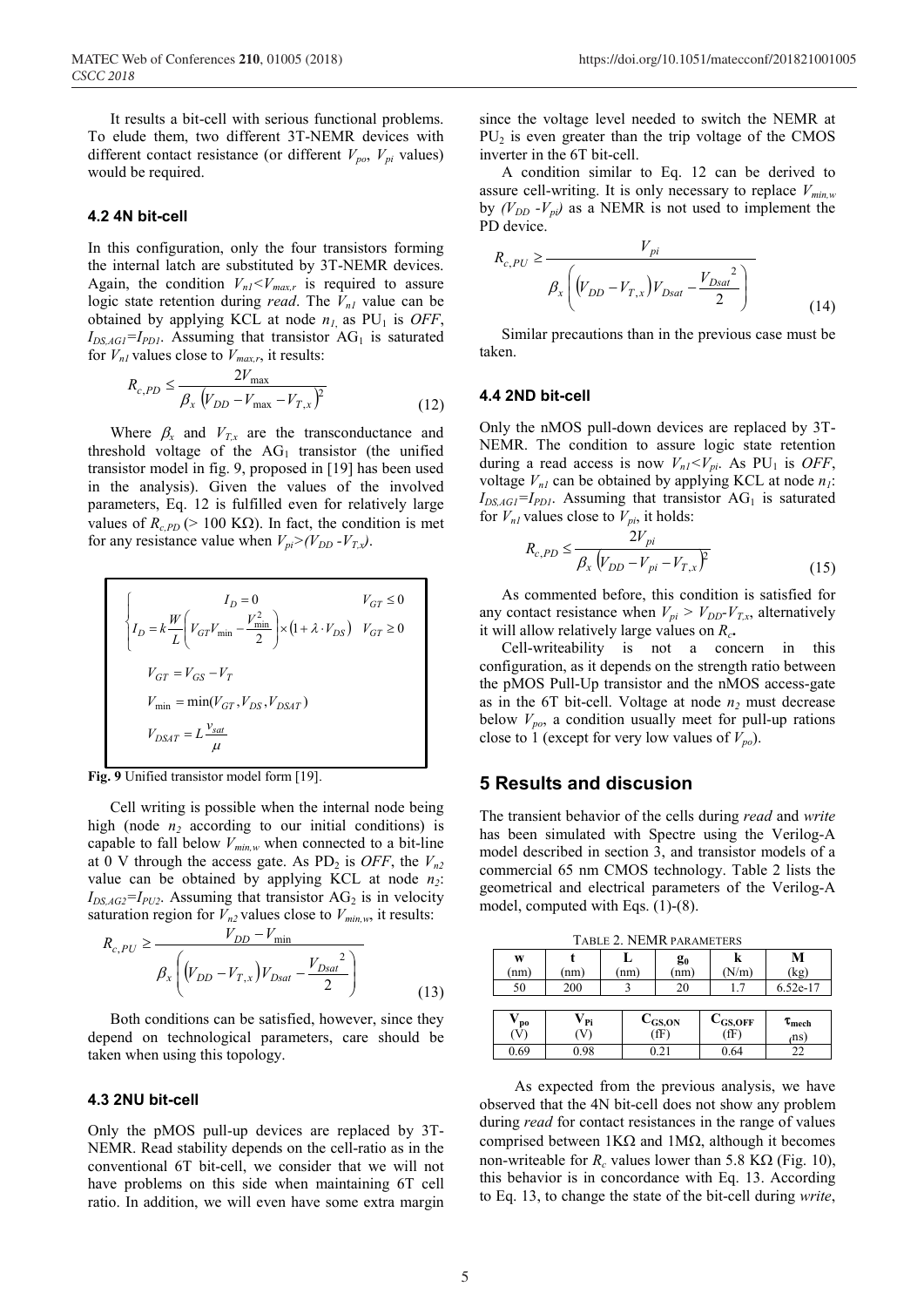*R<sub>c</sub>* must be greater enough (some KΩ). The values of  $V_{\text{sat}}$ ,  $V_T$  and  $\beta_x$  in Fig. 9, have been fitted from the  $I_D-V_{DS}$ characteristics obtained from the transistor models provided by the foundry.

A similar behavior have been observed in 2NU cells (Fig. 11), the cell becomes non-writeable for *Rc* values lower than 6.4 K $\Omega$ , a result that is qualitatively described by Eq. (14). Finally, in Fig. 12, we present simulation results corresponding to the 2ND cell. For simplicity, we only present results from a low value (1 KΩ), and a high value (1 MΩ) of *Rc*. Note that both *read* and *write* operations can be performed satisfactorily in concordance with our analysis.



**Fig. 10.** *Write* and *Read* operation in a 4N bit-cell. *Write* fails por  $R_c$  values lower than 5.8 K $\Omega$  (assuming a minimum size pass-transistor).



**Fig. 11** *Write* and *Read* operation in a 2NU bit-cell. Write fails por  $R_c$  lower than 6.4 K $\Omega$  (assuming a minimum size passtransistor and *CR*=2).



**Fig. 12** *Write* and *Read* operation in a 2ND bit-cell (assuming minimum size pull-up and pass-transistor).

From the analysis we have shown that the contact resistance is an important technological parameter for NEM relays. Its value is difficult to control as it involves the physics of contact mechanics with electrical conduction. This will imply a challenge in the design of SRAM devices based on NEM relays as the readability and writeability of the resulting cells is determined by the value of contact resistance.

This work has been supported by the Spanish Ministry of Economy and Competitiveness (Project TEC2014-52878-R).

# **References**

- 1. International techn. roadmap for semiconductors. http://www.itrs.net/ (accessed Oct. 18, 2016)
- 2. N. S. Kim et al., *Com put er*, **36**, no. 12, 68–75, (2003).
- 3. A. J. Bh avn agar wala et al., *IEEE J. Solid - Stat e Cir cuits*, **43**, 946-955, (2008).
- 4. N. Sinha et al., *Proc. IEEE 25th Int. Conf. Micro Electro Mech. Syst.*, 668-671 (2012).
- 5. H. Far ibor zi et al., *Pr oc. IEEE Asian Solid State Circuits Conf., 117-120 (2011)*
- 6. S. Chong et al., Proc. of the Intl. Conf. on Computer-Aided Design, 478-484 (2009)
- 7. R. Ven katasubr am an ian et al., *IEEE tr an sact ion s on n an ot ech n ology ,* **12**(3), 386-398 (2013)
- 8. R. Parsa et al., IEEE 24th Int. Conference *on M icr o Electr o-Mechanical-Sy stem s*, 1361-1364 (2011)
- 9. J. Jeon et al., *Electron Device Letters*, *IEEE*, **33**(2), 281-283 (2012)
- 10. J.L. Muñoz-Gamarra et al., Appl. Phys. *Lett.,* **104**(24), 243105 (2014)
- 11. R. Nathanael et al., *Proc. Int. Electron Device Meeting,* 223-226 (2009)
- 12. W.S. Lee et al., *Pr oc. Tr an sd ucer s*, 2606-2609 (2011)
- 13. L. Hutin et al. *Em er gin g Nan oelectr on ic Devices* (Ed . By A. Ch en , J. Hutch by, V. Zhirnov, G. Bourian off, Wiley. 2015)
- 14. M . Sp en cer et al., *IEEE Jour n al of Solid -Stat e Cir cu its*, **46**(1), 308-320 (2010)